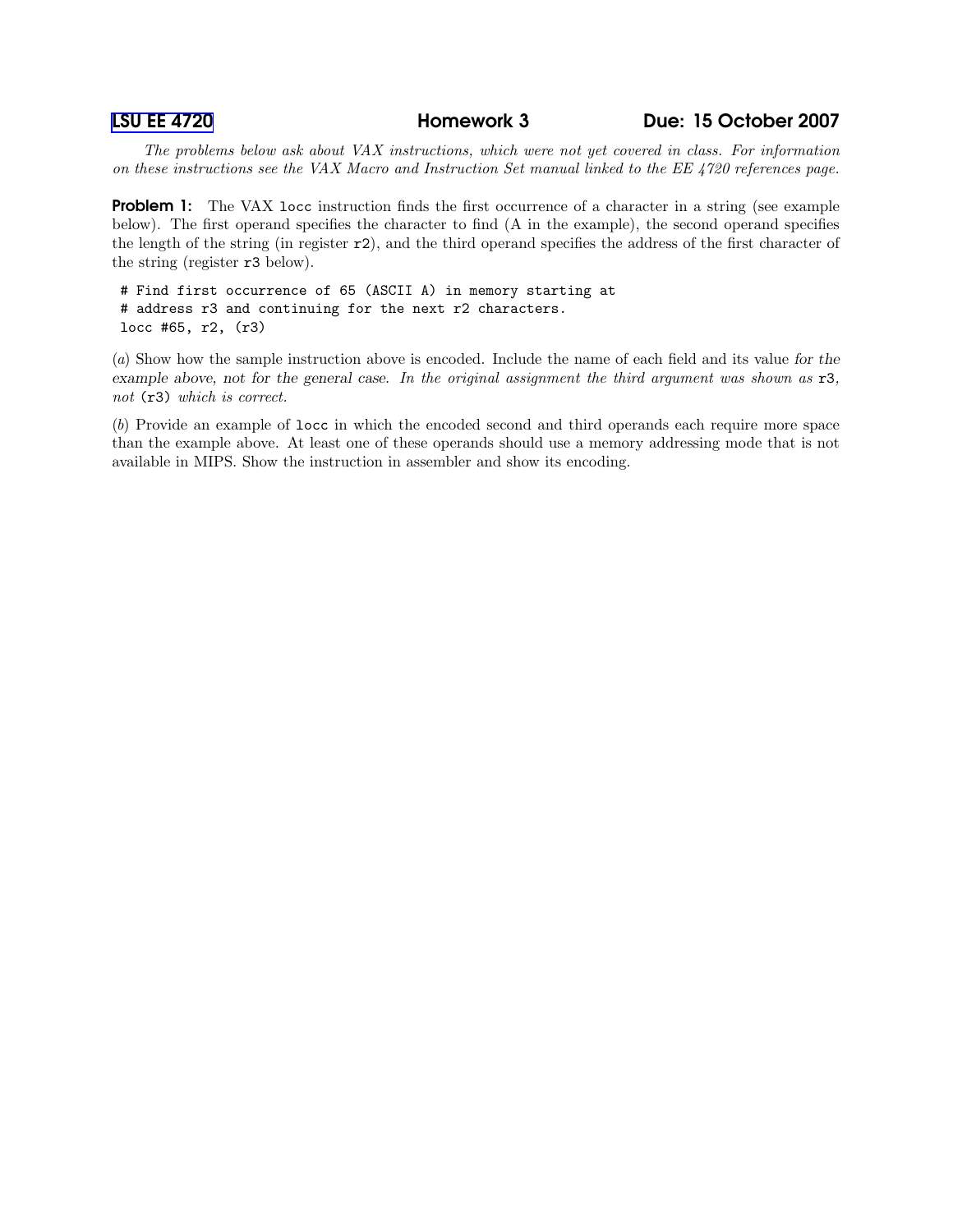For the problems below consider a MIPS implementation similar to the one illustrated below and a DFequivalent VAX implementation. Like the MIPS implementation, the DF-equivalent VAX implementation can read two registers per cycle, write one register per cycle, perform one ALU operation per cycle, and one memory operation per cycle (not including fetch). The DF-equivalent VAX implementation may or may not be pipelined and regardless does not suffer any kind of penalty for the complexity and size of its control logic. Assume that the DF-equivalent VAX takes one cycle to fetch an instruction and one cycle to decode an instruction, regardless of the instruction's size or complexity.

Unlike MIPS the DF-equivalent VAX may be able to simultaneously use its ALU and memory port for the same instruction (in the illustrated MIPS implementation they would be for two different instructions). The 2-read, 1-write register restriction only applies to registers defined by the ISA. As with MIPS pipeline latches, the DF-equivalent VAX can read or write as many temporary registers per cycle that it needs.

When showing the execution of an instruction on the DF-equivalent VAX use something like a pipeline diagram and explain what's going on when things aren't clear. For example, here is how an add instruction might execute:

```
# Note: Destination is rightmost register (r3)
Cycle 0 1 2 3 4 5 6
add 123(r1), (r2)+, r3 IF ID EX ME ME EX WB
                               EX WB
sub IF ID EX
Cycle 2: EX: 123 + r1
Cycle 3: ME load (123+r1)
Cycle 4: ME: load (r2)
Cycle 4: EX: r2 + 4
Cycle 5: EX: add (123+r1) + (r2)
Cycle 5: WB: wb r2+4 to r2
Cycle 6: WB: WB sum to r3.
```
In the example above the add instruction can be said to have taken four cycles since that's how long the sub might have had to wait to execute (to avoid overlap).



Use the following MIPS implementation for comparison: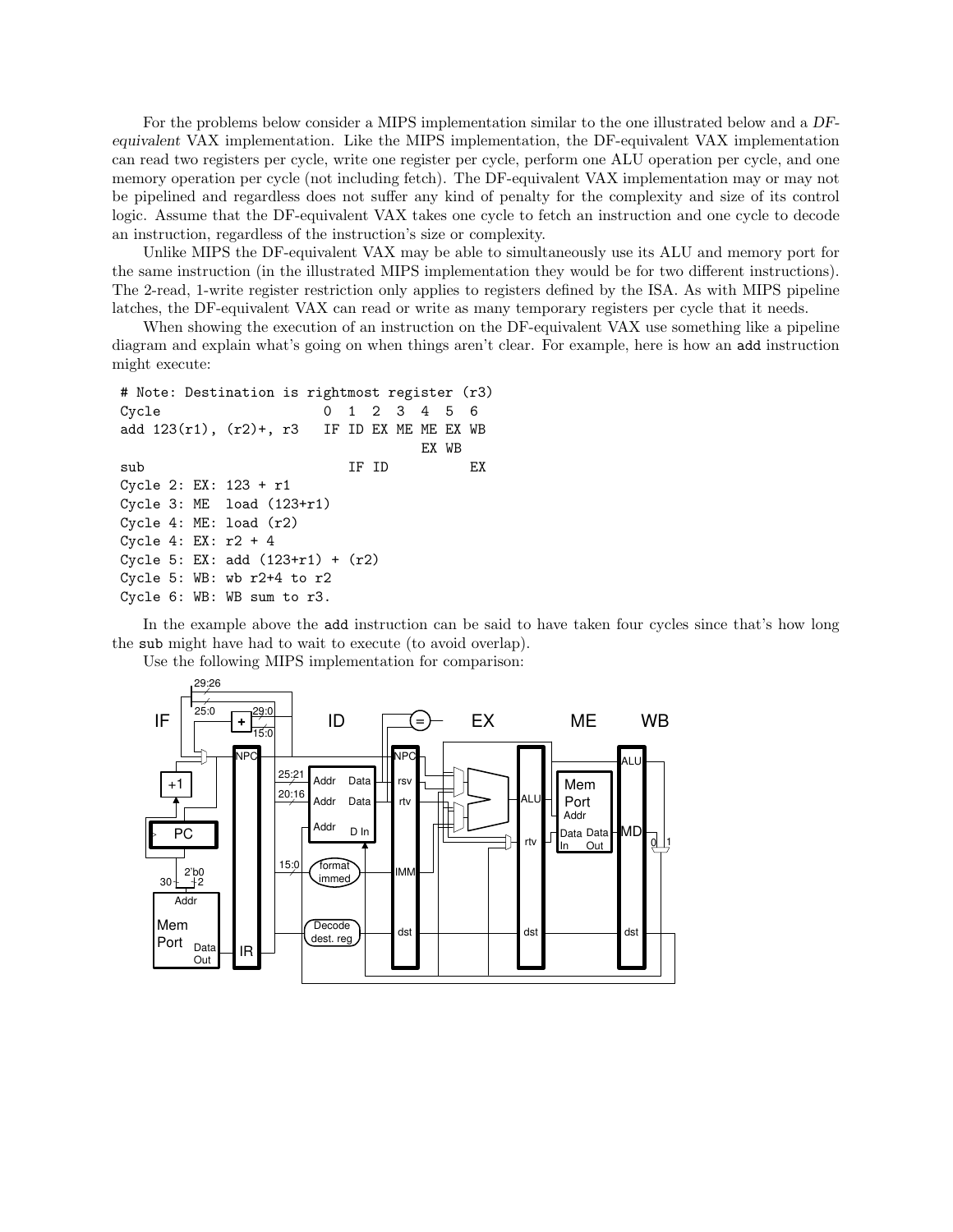**Problem 2:** The MIPS jal instruction supports a procedure call by saving a return address in r31, other activities normally done on a procedure call, such as saving registers to the stack, must be performed using additional MIPS instructions. In contrast the VAX calls instruction not only saves a return address but also saves registers in the stack and performs other common activities.

MIPS and VAX examples are shown below in which the VAX code uses a calls instruction and the MIPS code performs a roughly equivalent operation. In particular, in both code samples three registers must be saved on the stack. (The calls instruction performs additional actions, but for this problem assume it does only what the MIPS code shows.)

(a) Show how the calls instruction would execute in the DF-equivalent VAX implementation. Note that the calls instruction reads the word at the beginning of the called routine to determine which registers to save.

(b) Is the DF-equivalent VAX implementation substantially faster on this instruction, about the same, or slower?

```
# VAX VAX VAX VAX VAX VAX VAX VAX VAX VAX VAX VAX VAX VAX VAX VAX
        calls $0, myroutine
```
myroutine:

```
.data
.word 0x046
xor ...
```
# MIPS MIPS MIPS MIPS MIPS MIPS MIPS MIPS MIPS MIPS MIPS MIPS MIPS

```
jal myroutine
```
myroutine:

```
sw $r6, 0x18($fp)
sw $r2, 0x8($fp)
sw $r1, 0x4($fp)
addi $fp, $sp, 0
xor ...
```

```
myroutine:
# Cycle 0 1 2 3 4 5 6 7 8 9
 sw $r6, 0x18($fp) IF ID EX ME WB
 sw $r2, 0x8($fp) IF ID EX ME WB
 sw $r1, 0x4($fp) IF ID EX ME WB
 addi $fp, $sp, 0 IF ID EX ME WB
 xor ... IF ID EX ME WB
```